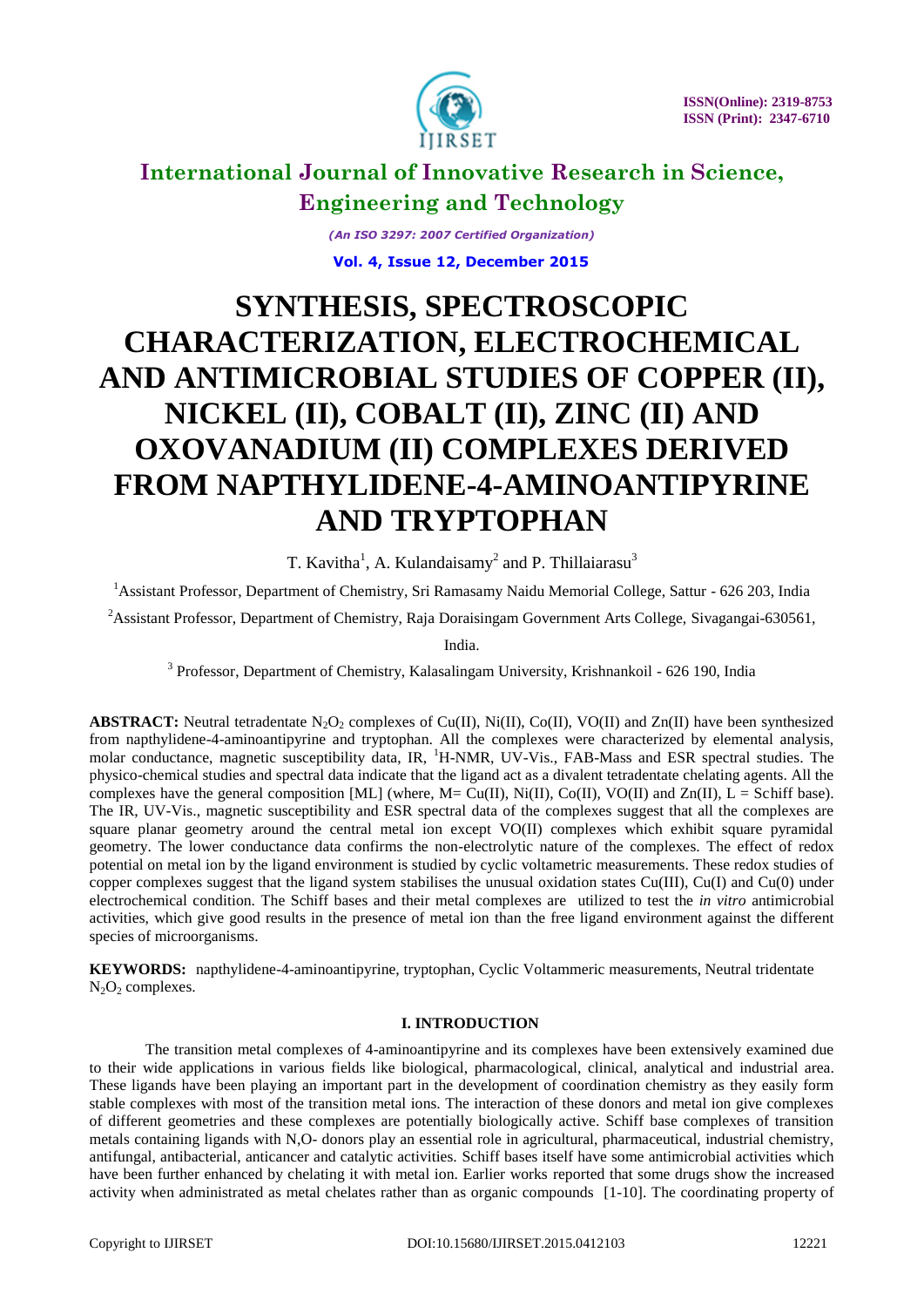

*(An ISO 3297: 2007 Certified Organization)*

### **Vol. 4, Issue 12, December 2015**

4- aminoantipyrine has been modified into a flexible ligand system by condensing with a variety of reagents like aldehydes, ketones, thiosemicarbazides, carbazides, etc. More recent literature reveals that very little work has been done on the condensation of 4-aminoantipyrine derivatives with semicarbazide/thiosemicarbazide [11-15] . But no work has been done on the reaction of carbonyl group present in the pyrazolone ring with amino acids. In this chapter, we report new ligand systems by using napthylidene-4-aminoantipyrine and tryptophan.

### **II.MATERIAL AND METHODS**

#### **2.1 Materials**

All the reagents, 4-aminoantipyrine, tryptophan and the metal salts were purchased from Merck. Melting point of the ligand and complexes were determined on electrochemical capillary apparatus. Elemental analysis was obtained by using a thermal finger- flash CA, 112 series at sophisticated analytical instrumentation facility, IIT, Mumbai. The IR spectra of the samples were recorded on a FT- IR shimadzu model (8400S) in a KBr pellets and electronic spectra in acetonitrile were recorded using Shimadzu model (1800) spectrophotometer. Conductivity measurements were carried out at room temperature on freshly prepared 10-3 M acetonitrile solution was measured using a 305 model systronic conductivity bridge with a dip type cell. <sup>1</sup>H NMR spectra of the Schiff base and its zinc complex were recorded in CDCl3 solution on a Brucker 300 MHz FT-NMR spectrometer using TMS as internal standard at Madurai Kamaraj University, Madurai. Cyclicvoltammogram of the complexes was recorded in MeCN solution at 300 K using BASCV 50 electrochemical analyzer. CV measurements were performed using a glassy carbon working electrode, platinum wire auxiliary electrode and an Ag/AgCl reference electrode. Tetrabutyl ammonium bromide was used as supporting electrolyte. The X-band ESR spectra of the copper complex in MeCN solution at 300 K and 77 K using TCNE (Tetracyanoethylene) as the g – marker were recorded on a Varian E-112 ESR spectrometer at Sophisticated Analytical Instrumentation facility, IIT, Mumbai. Magnetic susceptibility of the complexes was measured by Guoy balance using copper sulphate as calibrant.The antimicrobial activities of the ligand and their complexes were carried out by disc diffusion method.

#### **2.2 Synthesis of Schiff base**

 An ethanolic solution (50 ml) of napthylidene-4-aminoantipyrine (3.07 g, 0.01 mol) and tryptophan (2.04 g, 0.01 mol) was boiled under reflux on a water bath for 2 hrs. Then the resulting solution was concentrated to 10 ml and stirred with 5 ml of (30 %) ammonia solution. The solid obtained was collected by filtration and recrystallised from ethanol. The Schiff base derived by the condensation of napthylidene-4-aminoantipyrine and tryptophan is given in the following scheme I .

Scheme I :

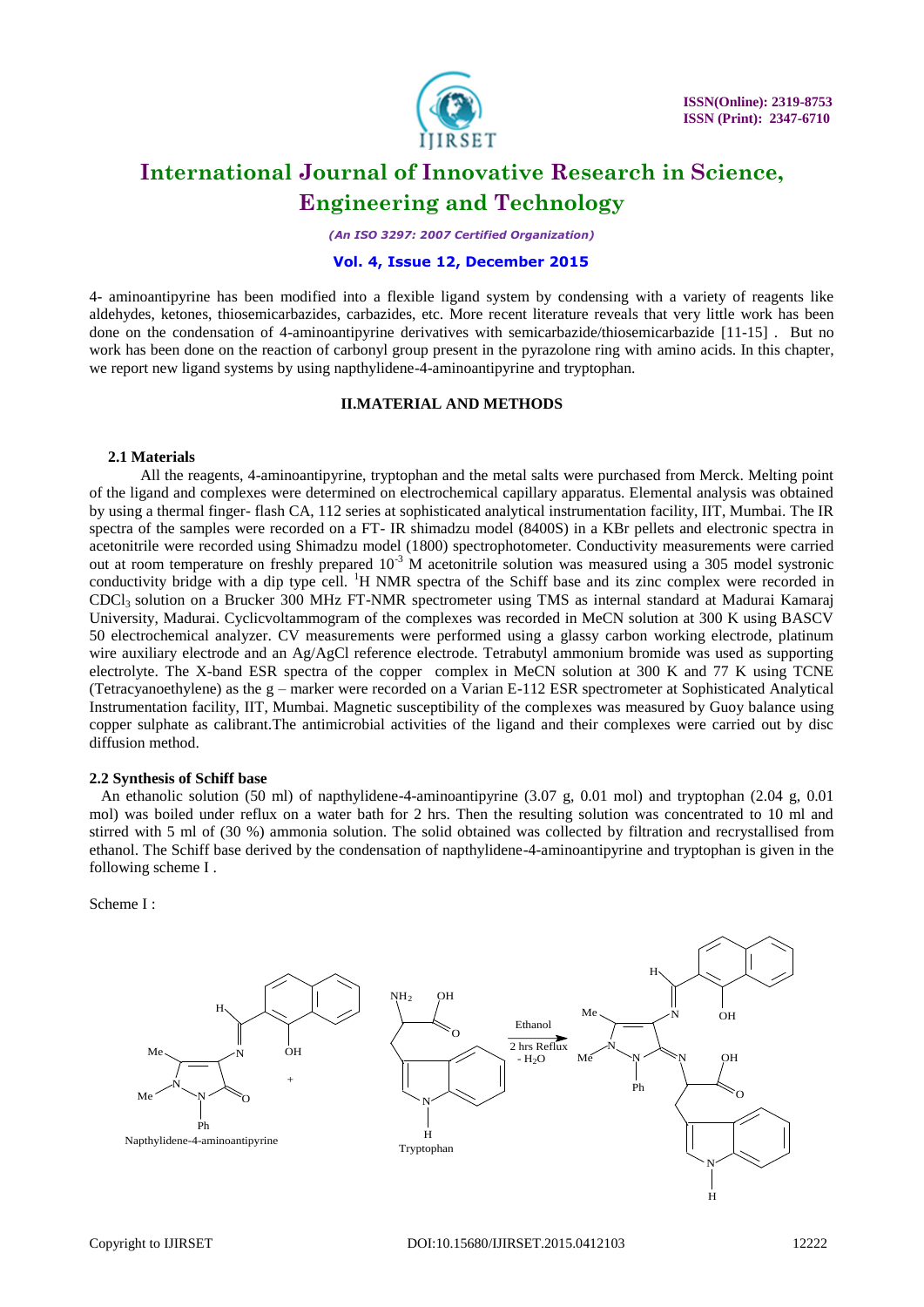

*(An ISO 3297: 2007 Certified Organization)*

### **Vol. 4, Issue 12, December 2015**

#### **2.3 Synthesis of metal complexes**

An ethanolic solution of CuCl<sub>2</sub>/NiCl<sub>2</sub>/CoCl<sub>2</sub>/ZnCl<sub>2</sub>/VOSO<sub>4</sub> (0.05 mol) salts and 0.05 mol of Schiff base was stirred for 3 hrs under reflux and then concentrated to 10 ml. The mixture was cooled at room temperature for 12 hrs and the precipitated complexes were filtered, washed and recrystallised from ethanol. The preparations of the above metal complexes are given by the following scheme II.

Scheme II :



Where,  $M = Cu(II), Ni(II), Co(II), Zn(II)$  and  $VO(II)$ 

#### **III RESULTS AND DISCUSSION**

The analytical data of the ligand and their complexes together with some physical properties are summarized in Table 3.1. The analytical data of the complexes correspond well with the general formula [ML], where,  $M = Cu(II)$ , Ni(II), Co(II), Zn(II) and VO(II); L is Schiff base. The magnetic susceptibility data of the complexes in the solid state shows that Cu(II), Co(II) and VO(II) are paramagnetic and Ni(II) & Zn(II) are diamagnetic at room temperature. The lower conductivity values of the chelate support their non-electrolytic nature [16].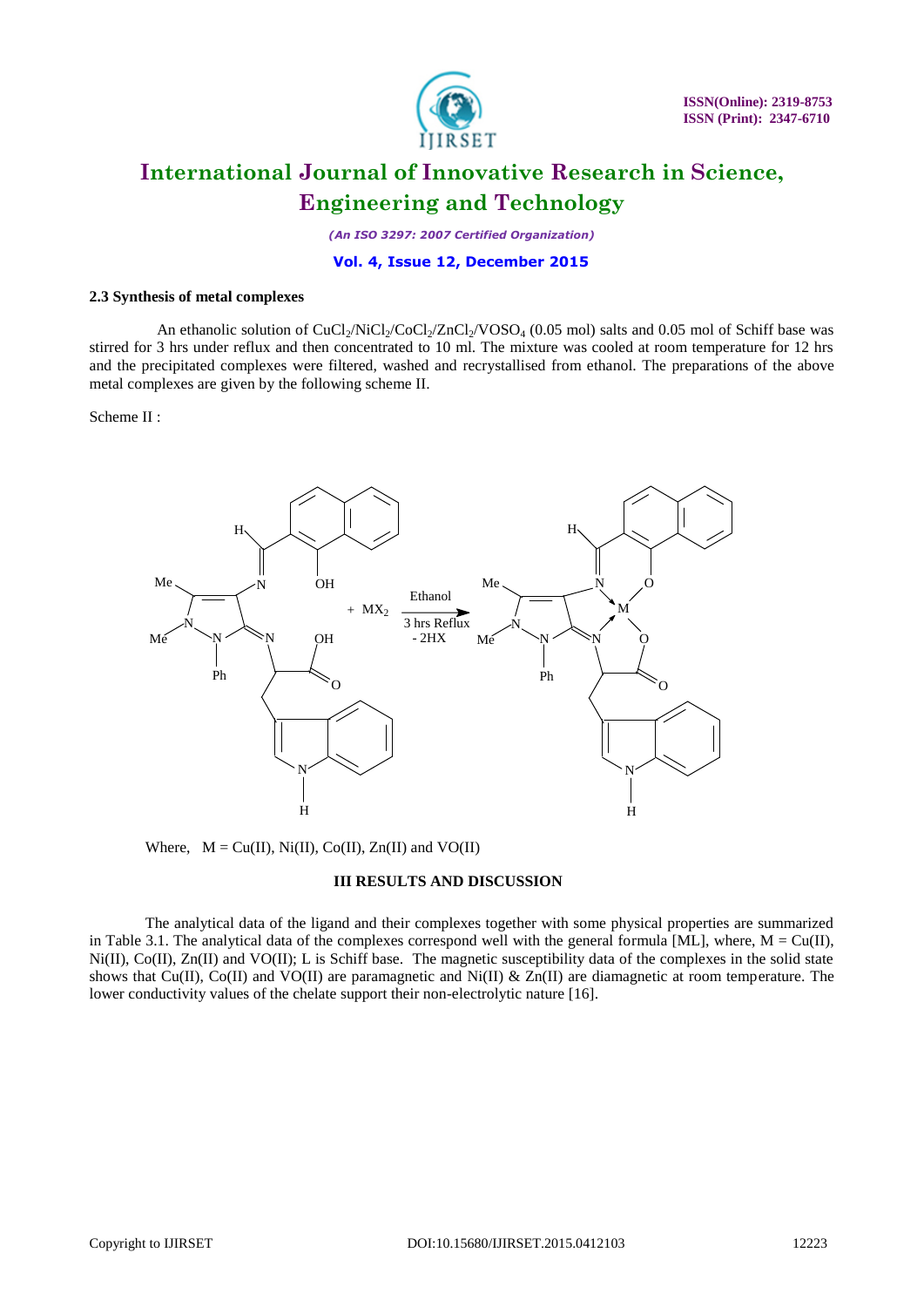

*(An ISO 3297: 2007 Certified Organization)*

### **Vol. 4, Issue 12, December 2015**

**Table 3.1 The % of yield, melting point, colour, analytical, molar conductance and magnetic susceptibility data of the compounds.**

|            | Yield(        | Melting/                       |              |                  | Found (Calcd) $(\% )$ | $\Lambda_{\rm M}$ x $10^{-3}$ |                  |                       |                       |
|------------|---------------|--------------------------------|--------------|------------------|-----------------------|-------------------------------|------------------|-----------------------|-----------------------|
| Compound   | $\frac{6}{2}$ | Decomp.<br>Point $(^{\circ}C)$ | <b>Color</b> | M                | $\mathbf C$           | $\bf H$                       | ${\bf N}$        | (mho $cm2$<br>$mol-1$ | $\mu_{\rm eff(B.M.)}$ |
| HL         | 75            | 125                            | Red          |                  | 72.13<br>(72.93)      | 5.31<br>(5.43)                | 12.43<br>(12.89) |                       |                       |
| CuL        | 68            | 232                            | Green        | 10.84<br>(10.51) | 64.61<br>(65.5)       | 4.86<br>(4.47)                | 11.68<br>(11.58) | 0.32                  | 1.78                  |
| <b>NiL</b> | 72            | 168                            | Green        | 9.08<br>(9.79)   | 66.01<br>(66.03)      | 4.91<br>(4.50)                | 11.92<br>(11.67) | 0.21                  |                       |
| CoL        | 74            | 197                            | <b>Brown</b> | 9.11<br>(9.82)   | 66.18<br>(66.01)      | 4.28<br>(4.50)                | 11.78<br>(11.67) | 0.42                  | 3.94                  |
| <b>VOL</b> | 69            | 241                            | Green        | 8.01<br>(8.38)   | 65.18<br>(65.14)      | 4.21<br>(4.44)                | 11.68<br>(11.51) | 0.31                  | 1.80                  |
| ZnL        | 70            | 179                            | Red          | 10.62<br>(10.83) | 65.18<br>(65.27)      | 4.13<br>(4.45)                | 11.96<br>(11.54) | 0.66                  |                       |

**3.1 MASS SPECTRA**

The mass spectra of Schiff base HL and its copper complex show a molecular ion peak at 543 and 605 respectively. These data are in good agreement with the proposed molecular formula for copper complex *i.e.,*  $[CuC_{33}H_{27}N_5O_3]$ . In addition to molecular ion peak, the spectra exhibited peaks assignable to various fragments arising from the thermal cleavage of the ligand and its complex.

# **3.2 <sup>1</sup>H- NMR SPECTRA**

The <sup>1</sup>H-NMR spectra of the Schiff base and its zinc complexes were recorded in CDCl<sub>3</sub> solution. The <sup>1</sup>H-NMR spectrum of the Schiff base shows two peaks at 8.62 ppm and 10.92 ppm which are attributable to the– OH group of 2-hydroxy napthaldehyde and -COOH group of tryptophan moiety respectively. Absence of these two peaks in the Zinc complex which favours the loss of phenolic – OH and -COOH proton due the coordination with zinc ion. A slight down field shift was noted in all other signals in the zinc complex. <sup>1</sup>H-NMR spectra of Schiff base and its zinc complex are given in Figure 3.1.



**Figure: 3.1** <sup>1</sup>H-NMR spectra of Schiff base (a) and its zinc complex (b) in CDCl<sub>3</sub> solution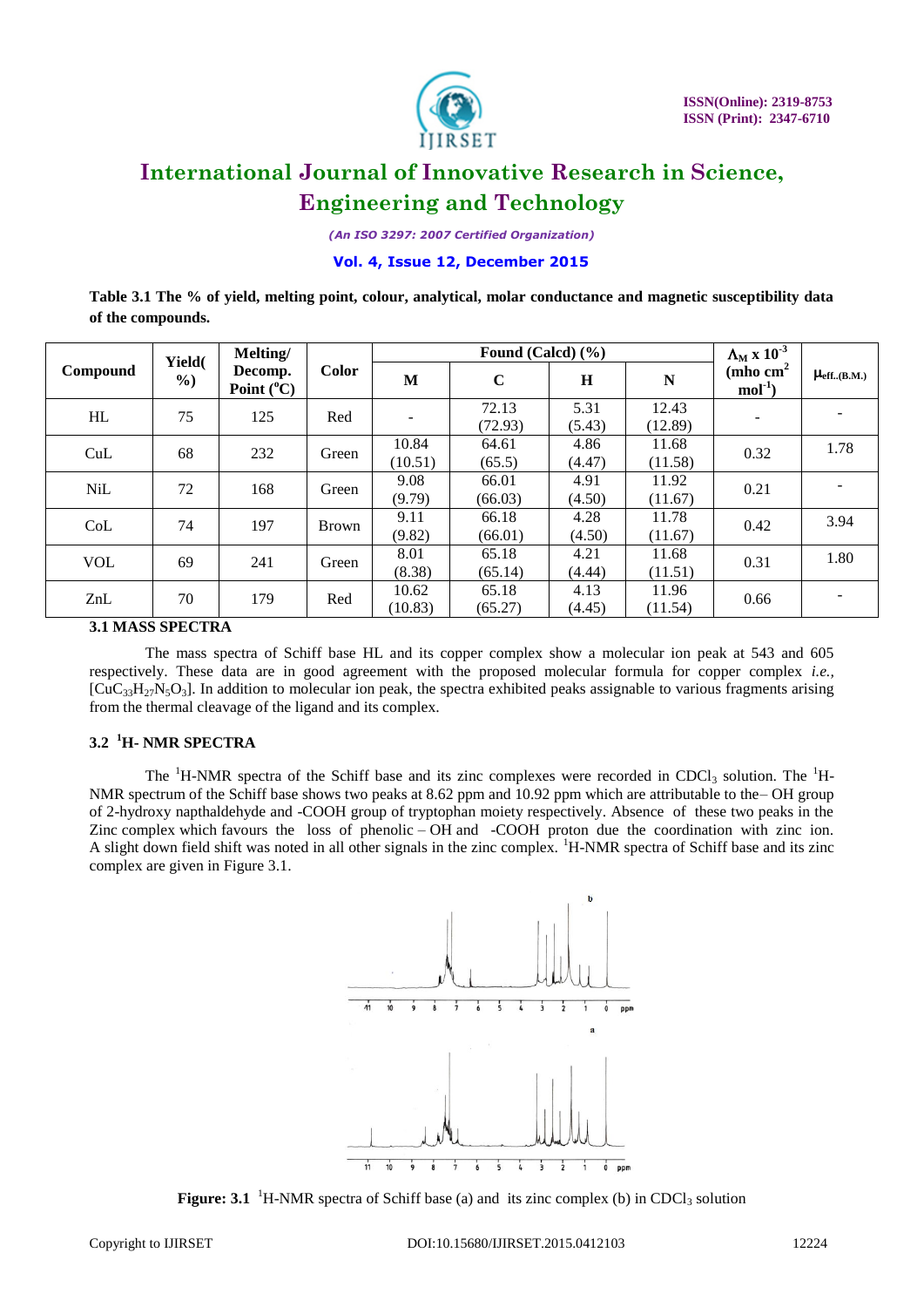

*(An ISO 3297: 2007 Certified Organization)*

 **Vol. 4, Issue 12, December 2015**

#### **3.3 IR SPECTRA**

The IR spectra of the complexes are compared with that of the free ligand to determine the changes that might have taken place during the complexation. The IR spectra of the ligands and their complexes are shown in Figure 3.2. IR spectra of the ligand shows a merged strong band at 3500- 3000 cm<sup>-1</sup> region which is assigned to phenolic -OH group of napthaldehyde and -COOH group of tryptophan moiety. Disappearance of this band indicates the deprotonation of these groups upon coordination. IR spectra of all the complexes shows a new strong band at 3150 cm-1 region which are assigned to cyclic –NH- group of tryptophan moiety and the same peak is also appeared in the IR spectrum of ligand as a weak node due to merging of –OH groups. It indicates that there is a free existence of this group and not involved in coordination with metal ion. In the spectra of the Schiff bases also show a strong bands at 1615 - 1600 cm<sup>-1</sup> region which are attributable to -C=N groups. On chelation, due the possible drift of lone pair electron density towards the metal ion, the azomethine -C=N band is expected to absorbs at lower frequency in the complex. The observed bands at  $1591 - 1550$  cm<sup>-1</sup> region indicate the coordination of azomethine nitrogen atoms to the metal ion. Moreover, the Schiff base and their complexes exhibit an intense peak at 1645 cm<sup>-1</sup>, a characteristic feature of the –C=O stretching frequency indicating the existence of –C=O of acid group in tryptophan moiety. IR spectra of the complexes also show a new peaks at  $510 \text{ cm}^{-1}$  and  $430 \text{ cm}^{-1}$  region due to the formation of M-N and M-O bonds respectively . In addition to other bands, the vanadyl complexes show their characteristic V=O frequency at 960  $cm^{-1}$  region [17-19].



**Figure: 3.2 IR** spectra of the Schiff base (a), copper complex (b) and vanadyl complexes (c).

#### **3.4 ELECTRONIC ABSORPTION SPECTRA**

The electronic spectra serves as a useful tool to distinguish between the square planar, octahedral and tetrahedral geometries of the complexes. The absorption regions, assignments and the proposed geometry of the complexes are shown in Table 3. 2. [20]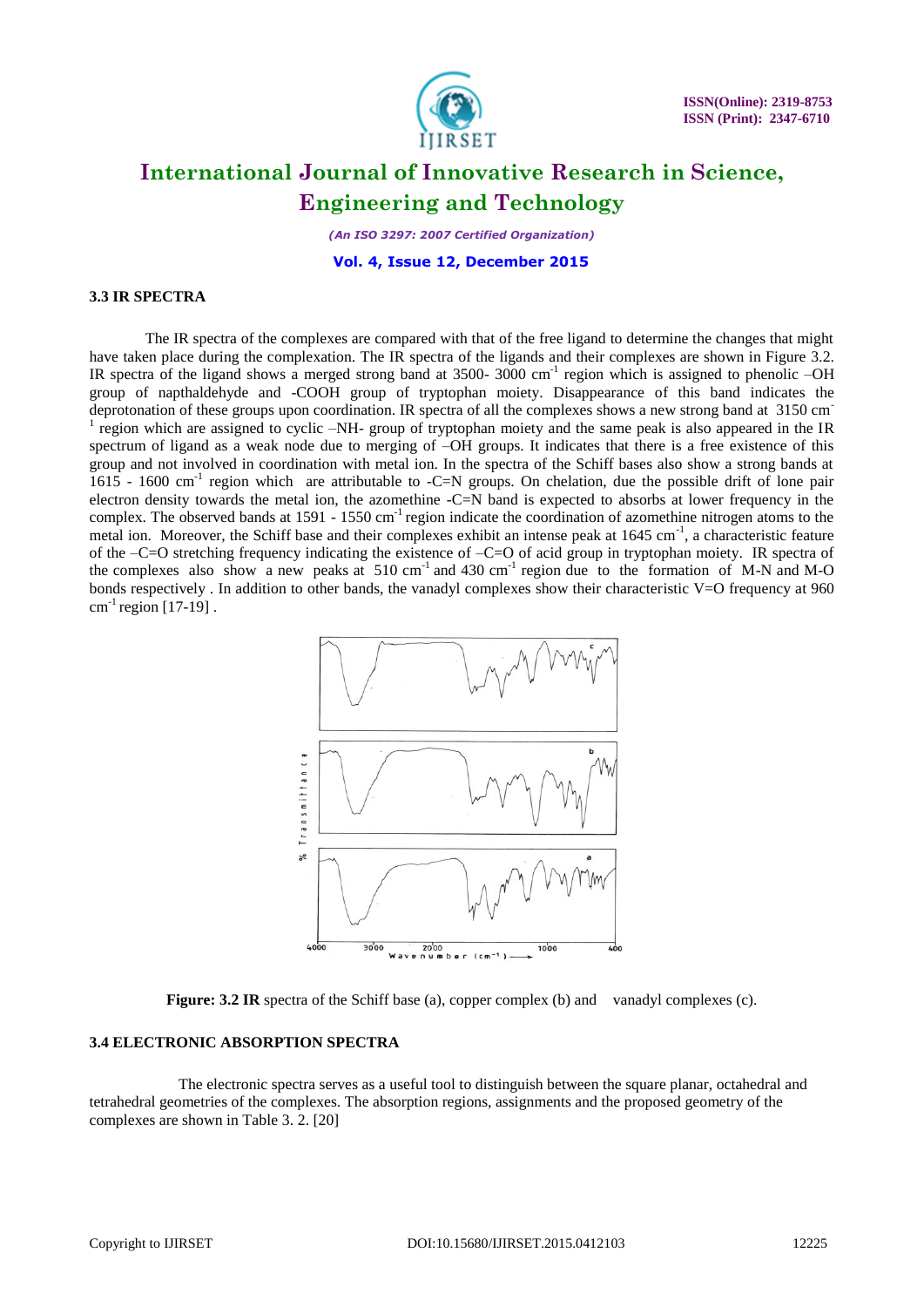

*(An ISO 3297: 2007 Certified Organization)*

# **Vol. 4, Issue 12, December 2015**

| Table : 3.2 | Electronic absorption spectral data of the Schiff bases and their complexes in MeCN |  |
|-------------|-------------------------------------------------------------------------------------|--|
|             | solution at 300 K.                                                                  |  |

| Compound   | Absorption region (nm)   | <b>Band assignment</b>                                                                           | Geometry            |
|------------|--------------------------|--------------------------------------------------------------------------------------------------|---------------------|
| <b>HL</b>  | 312                      | <b>INCT</b>                                                                                      | ۰                   |
| CuL        | 290<br>459<br>854        | <b>INCT</b><br>${}^{2}B_{2}g \rightarrow {}^{2}B_{1}g$<br>${}^2B_2g \rightarrow {}^2A_1g$        | Square planar       |
| <b>NiL</b> | 235 & 275<br>605         | <b>INCT</b><br>${}^1A_{1g} \rightarrow {}^1B_{1g}$                                               | Square planar       |
| CoL        | 301<br>678               | <b>INCT</b><br>${}^{1}A_{1}g \rightarrow {}^{1}T_{1}g$                                           | Square planar       |
| <b>VOL</b> | 295<br>482<br>673<br>865 | <b>INCT</b><br>${}^2B_2 \rightarrow {}^2B_1$<br>$2B_2 \rightarrow 2E$<br>$2B_2 \rightarrow 2A_1$ | Square<br>pyramidal |

# **3.5 ELECTROCHEMICAL STUDY**

Cyclic voltammogram of copper complex was recorded in MeCN solution using tetrabutylammonium bromide as supporting electrolyte. The scan rates were varied from 25 to 100 mVs<sup>-1</sup>. Several peaks were observed in the cathodic and anodic sections of the cyclic voltammogram. The plot of peak currents of all the peaks was correlated with the square root of the sweep rate, resulting in a straight line in all the complexes. This demonstrates the diffusion controlled mass transport.

 The cyclic voltammogram of the complexes in MeCN solution at room temperature (Figure 3.3) shows a reversible peak for the couple:  $Cu(II) \rightarrow Cu(III)$  with the direct cathodic peak for  $Cu(III) \rightarrow Cu(II)$ . Further, it exhibits two irreversible peaks characteristic for  $Cu(II) \rightarrow Cu(I)$  and  $Cu(I) \rightarrow Cu(0)$  reduction. In the anodic side, the direct oxidation of  $Cu(0) \rightarrow Cu(II)$  is observed with a strong stripping peak. The two-electron transfer nature of the process is established by the comparison of  $Ip_c$  and  $Ip_a$  values. The cyclic voltammogram data of copper complexes are summarised in Table 3.3.

| Table 3.3 The cyclic voltammetric data of copper complex in MeCN $(2 \ X \ 10^{-3} \ M)$ solution containing 0.1 M |  |  |  |
|--------------------------------------------------------------------------------------------------------------------|--|--|--|
| TBAB at 300 K with scan rate $100 \text{ mVs}^{-1}$ .                                                              |  |  |  |

| Complex        | Couple                     | $Ep_{\alpha}(V)$         | $Ep_{(V)}$ | $\text{Ip}_{\text{a}}(\mu\text{A})$ | $\mathbf{I}\mathbf{p}$ ( $\mu$ A) |
|----------------|----------------------------|--------------------------|------------|-------------------------------------|-----------------------------------|
| Copper complex | Cu(II)/Cu(III)             | 0.56                     | 0.52       | 46.81                               | $-42.22$                          |
|                | $Cu(II) \rightarrow Cu(I)$ | $- -$                    | $-0.34$    | $- -$                               | $-35.61$                          |
|                | $Cu(I) \rightarrow Cu(0)$  | $\overline{\phantom{m}}$ | $-0.83$    | $- -$                               | $-18.83$                          |
|                | $Cu(0) \rightarrow Cu(II)$ | $-0.15$                  | --         | 54.62                               | $\overline{\phantom{m}}$          |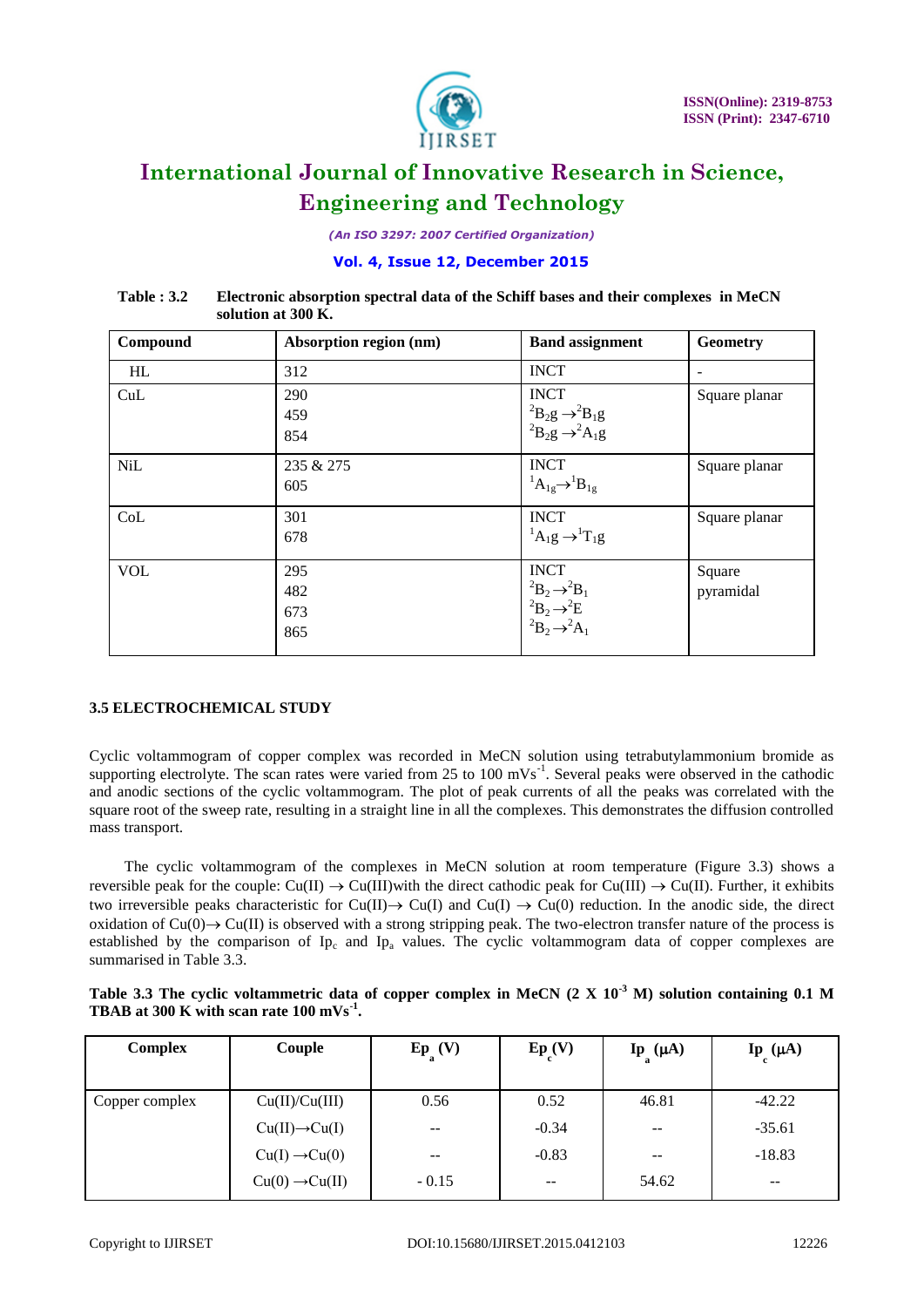

*(An ISO 3297: 2007 Certified Organization)*

 **Vol. 4, Issue 12, December 2015**



Figure 3.3 The cyclic voltammogram of the copper complex in MeCN solution (0.1 M TBAB) (Scan rate 100 mVs<sup>-1</sup>).

#### **3.6 ESR SPECTRA:**

The X-band ESR spectra of copper and vanadyl complexes in MeCN solution at a concentration of *ca.*0.1 M were recorded at 300 K and 77 K. The spectra of copper complexes at 300 K and 77 K are shown in Figure 3. 4and 3. 5



**Figure 3.4** The ESR spectra of copper complex at 300 K (a) and 77 K (b) in MeCN solution**.**

The spectra of the copper complex at 300 K show one intense band in the high field region, which are isotropic due to tumbling motion of the molecules. However this complex at 77 K shows well-resolved peaks with low intensities in the parallel region and one intense peak in perpendicular region. The absence of a half field signal at 1600 G corresponding to the  $\Delta Ms = \pm 2$  transition, rules out any Cu-Cu interaction in the ESR spectrum.

The ESR parameters  $g_{ll}$ ,  $g_{\perp}$ ,  $A_{ll}$  and  $A_{\perp}$  were determined from the anisotropic spectra of the frozen solution (magnetically diluted solids). The g tensor values of the copper complexes can be used to derive the ground state. In square planar complexes, the unpaired electron lies in the  $d_x^2 - y^2$  orbital giving  ${}^2B_1g$  as the ground state with  $g_{ll}$  $g_1 > 2$ , while the unpaired electron lies in the  $d_z^2$  orbital giving  ${}^2A_1g$  as the ground state with  $g_1 > g_1 > 2$ .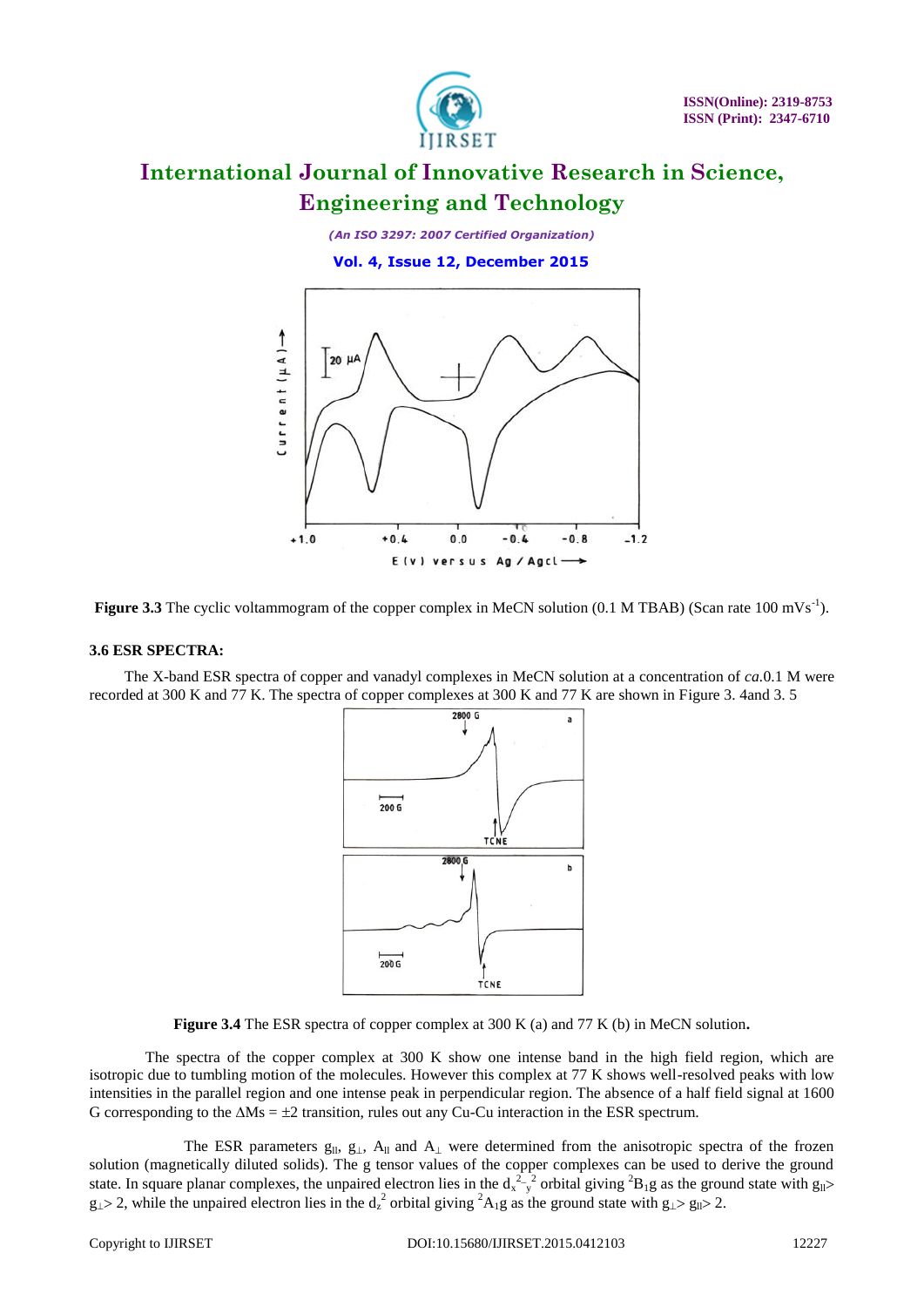

*(An ISO 3297: 2007 Certified Organization)*

# **Vol. 4, Issue 12, December 2015**

### **Table 3.4 The spin Hamiltonian parameters of copper and vanadyl complexes in MeCN Solution at 300 K and 77 K.**

| <b>Complex</b>  | $A_{ll}$                     | A⊥ | A <sub>iso</sub> |                 |             |               |            | $\beta^2$ | $\gamma^2$ |
|-----------------|------------------------------|----|------------------|-----------------|-------------|---------------|------------|-----------|------------|
|                 | $X 10^{-4}$ cm <sup>-1</sup> |    |                  | g <sub>ll</sub> | $g_{\perp}$ | $g_{\rm iso}$ | $\alpha^2$ |           |            |
| Copper complex  | 190                          | 77 | 114              | 2.32            | 2.06        | 2.147         | 0.89       | .06       | 0.90       |
| Vanadyl complex | .78                          | 77 | 111              | 1.98            | 1.94        | 1.95          | 0.85       | 0.98      |            |

From the observed values it is clear that  $A_{\parallel} > A_{\perp}$  and  $g_{\parallel} > g_{\parallel} > 2$  and the parameters of the complex coincide well with related systems which suggest that the complex has square planar geometry and the system is axially symmetric. Furthermore, this conclusion is also supported by the fact that the unpaired electron lies predominantly in the  $d_{x-y}^2$  orbital, as was evident from the value of the term G, estimated from the expression:

### $G = g_{ll} -2.0023/g_{\perp} -2.0023$

If  $G > 4$ , the local tetragonal axes are aligned parallel or only slightly misaligned. The observed value for the exchange interaction parameter for the complexes are greater than 4 which suggest that the local tetragonal axes are aligned parallel or slightly misaligned and the unpaired electron is present in the  $d_x^2$  orbital. The ESR parameters and the d-d transition energies were used to evaluate the bonding parameters  $\alpha^2$ ,  $\beta^2$  and  $\gamma^2$  for the Cu(II) ion in various ligand field environments which may be regarded as a measure of the covalence of the in-plane  $\sigma$ -bonds, in-plane  $\pi$ -bonds ( $\beta^2$ ) and out-of- plane π-bonds  $(γ<sup>2</sup>)$  respectively.



**Figure 3.5** The ESR spectra of Vanadyl complex at 300 K (a) and 77 K (b) in MeCN solution.

The room temperature (300 K) spectra is a typical eight line pattern which shows that single vanadium is present in the molecule, *i.e.* it is a monomer. In the frozen solid state, the spectrum shows two types of resonance component: one set due to the parallel features and the other set due to the perpendicular features. It shows an axially symmetric anisotropy with well resolved sixteen-line hyperfine splitting characteristic of an interaction between the electron and the vanadium nuclear spin. The spin Hamiltonian parameters of the vanadyl complexes are summarised in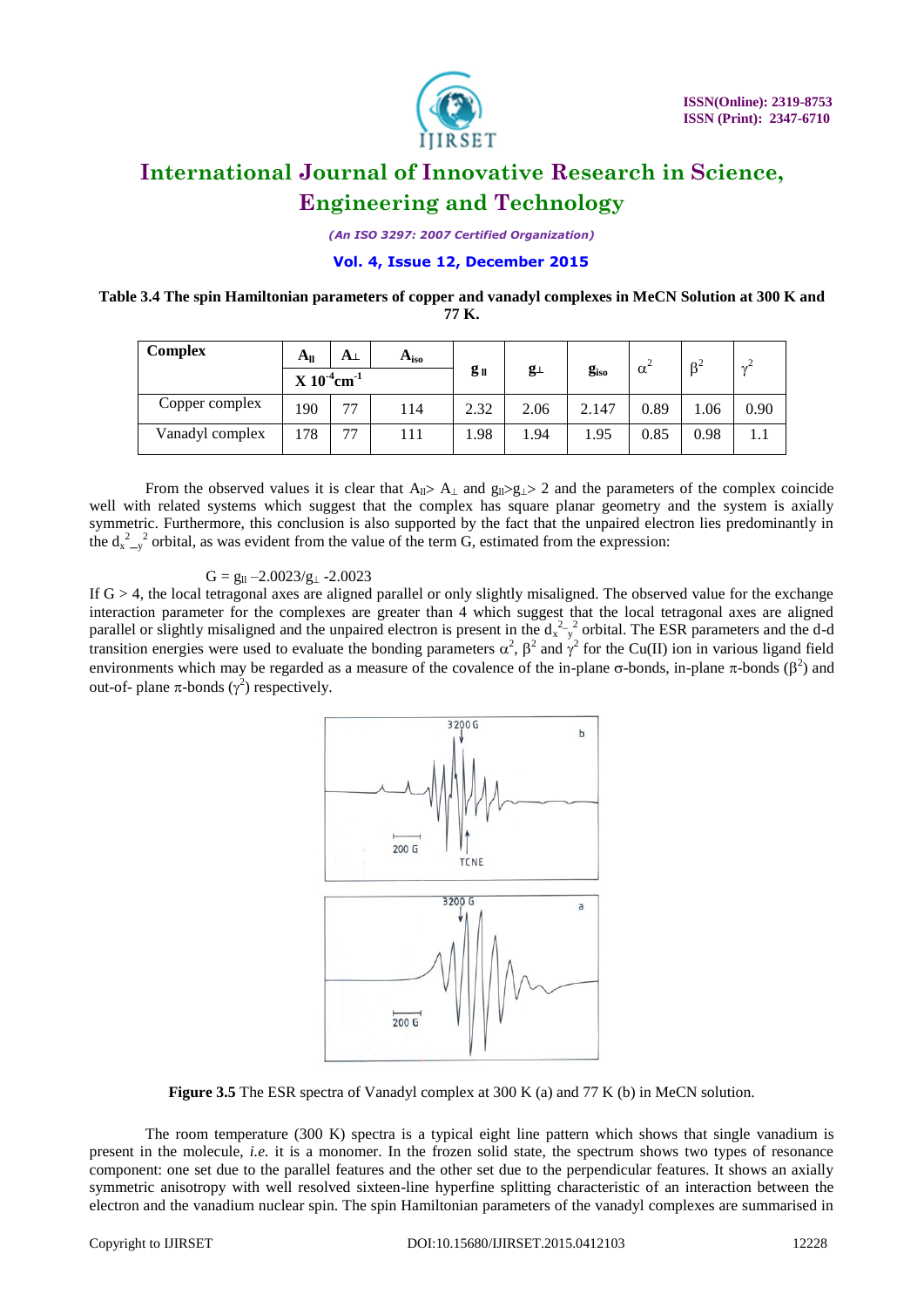

*(An ISO 3297: 2007 Certified Organization)*

### **Vol. 4, Issue 12, December 2015**

Table 3.4. The various parameters calculated from the spectra of the complexes  $[A_\parallel > A_\perp$  and  $g_\parallel > g_\perp$  ] indicate that the complexes are square pyramidal geometry, characteristic for the oxovanadium(II) chelates.

# **3.7 BIOLOGICAL SCREENING ACTIVITY**

The *in vitro* biological screening effects of the investigated compounds were tested against the various bacteria such as *Escherichia coli, Salmonella typhi, Staphylococcus aureus* and *Pseudomonas aeruginosa* and fungi *Candida albicans* and *Aspergillus niger* by disc diffusion method. The minimum inhibition concentration values of the compounds against the growth microorganisms are summarized the Table 3.5.

| Compound   | <b>Escherichia</b><br><u>coli</u> | Salmonella<br><u>typhi</u> | Pseudomonas<br><i>aeruginosa</i> | <b>Staphylococcus</b><br><i>aureus</i> | <b>Starptococci</b> | Candida<br>albicans | <b>Aspergillus</b><br>nioor |
|------------|-----------------------------------|----------------------------|----------------------------------|----------------------------------------|---------------------|---------------------|-----------------------------|
| $H_2L$     | 55                                | 70                         | 65                               | 70                                     | 65                  | 75                  | 90                          |
| CuL        | 50                                | 60                         | 60                               | 60                                     | 60                  | 65                  | 75                          |
| <b>NiL</b> | 55                                | 65                         | 60                               | 60                                     | 60                  | 70                  | 85                          |
| CoL        | 50                                | 50                         | 50                               | 55                                     | 60                  | 70                  | 90                          |
| <b>VOL</b> | 50                                | 65                         | 55                               | 65                                     | 55                  | 65                  | 75                          |
| ZnL        | 35                                | 45                         | 45                               | 50                                     | 45                  | 45                  | 50                          |

#### **Table 3.5 Antimicrobial activities of Schiff bases and their metal complexes (MIC in mg)**

The MIC (Minimum Inhibitory Concentration) values of the free ligands and their complexes indicate that all the metal chelates have higher antimicrobial activity than the free ligand. Such increased activity of the metal chelates can be explained on the basis of overtone's concept and the Tweedy's chelation theory. According to overtones concept of cell permeability, the lipid membrane that surrounds the cell favours the passage of only lipid soluble material due to lipophilicity is an important factor which controls the antimicrobial activity. On chelation, the polarity of the metal ion will be reduced to a great extent due to overlap of the ligand orbital and partial sharing of the positive charge of the metal ion which donor groups  $[20-24]$ . Further, it increases the delocalisation of the  $\pi$ -electrons over the whole chelate ring and enhances the lipophilicity of the complex. The results are also presented as bar graphs (Fig 3.6)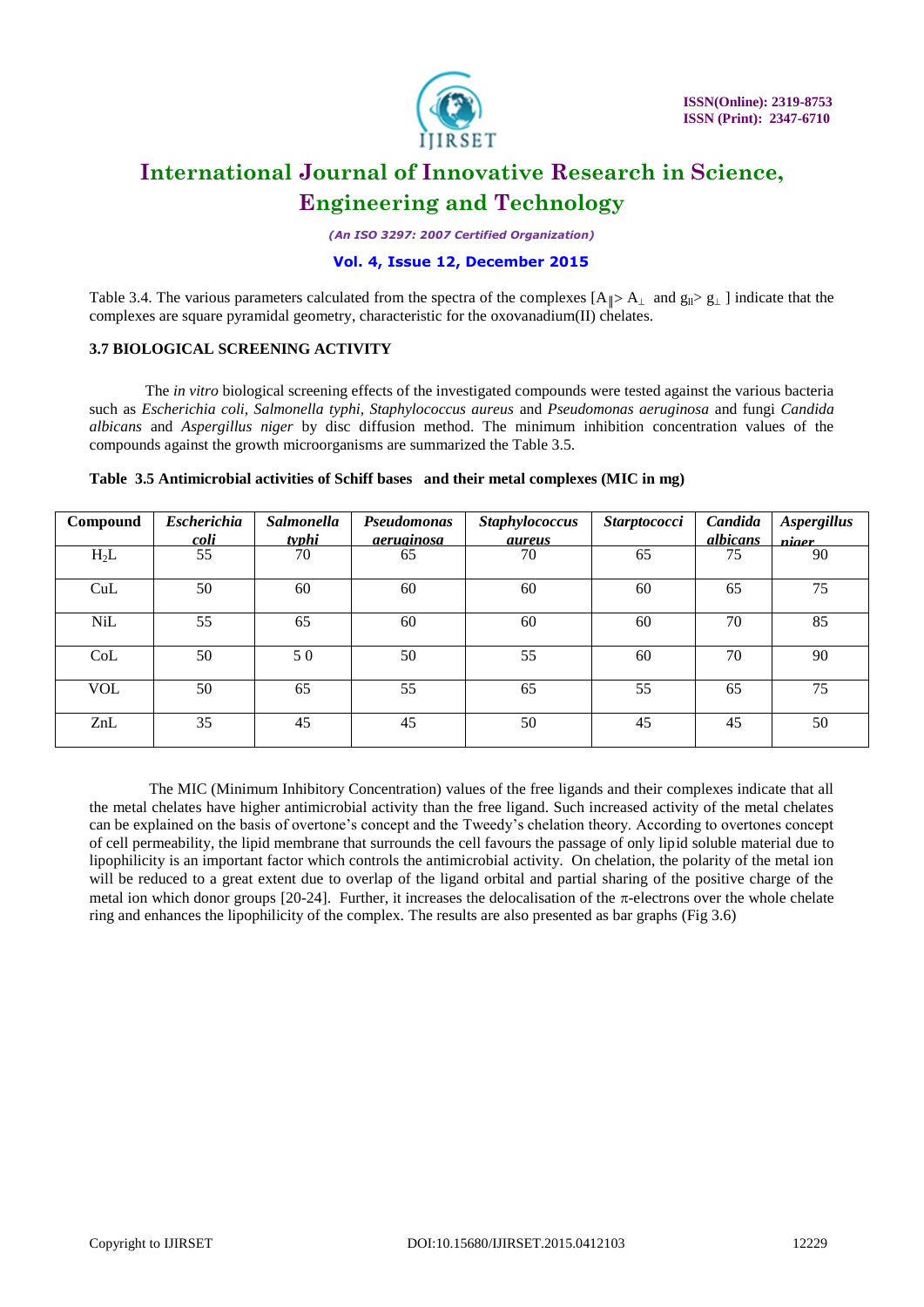

*(An ISO 3297: 2007 Certified Organization)*

 **Vol. 4, Issue 12, December 2015**



**Figure 3.6** antimicrobial activities of the Schiff base complexes against bacterial and fungal pathogens

 This increased lipophilicity enhances the penetration of the complexes into lipid membranes and blocks the metal binding sites in the enzymes of microorganisms. These complexes also disturb the respiration process of the cell and thus block the synthesis of proteins, which restrict further growth of the organism. Furthermore, the mode of action of the compounds may involve the formation of a hydrogen bond through the azomethine group with the active centres of cell constituents, resulting in interference with the normal cell process. Comparatively zinc complex shows higher activity than all other complexes due to its higher lipid solubility.

### **IV.CONCLUSION**

A Schiff base of napthylidene-4-aminoantipyrine with tryptophan and their metal complexes of Cu(II), Ni(II), Co(II), Zn(II) and VO(II) were synthesized and structure was characterized using spectroscopic techniques. The metal complexes formed were non electrolytic in nature. Schiff base behaves as a tetra dentate ligand and is coordinated to the central metal ion through the azomethine. The metal complexes  $Cu(II)$ ,  $Ni(II)$ ,  $Co(II)$  and  $Zn(II)$  were square planar geometry except VO(II) complex has square pyramidal geometry. The biological activity of the complexes is higher than the free Schiff base.

### **V ACKNOWLEDGMENTS**

The authors express sincere thanks to the Managing Board, Vice-chancellor and Head of the department of chemistry, Kalasalingam University for providing research facilities. One of the authors (A.K.) is grateful to Principal, Head and faculty members, Department of chemistry for their support.

#### **REFERENCES**

- 1. K. Z. Ismail*,* A. El-Dissouky, A. Z. Shehada, "Spectroscopic and magnetic studies on some copper(II) complexes of antipyrine Schiff base derivatives" Polyhedron, Vol.16, pp. 2909-2916,1997.
- 2. L. Singh, A. Sharma and S.K. Sindhu: "Structure and bonding of some newly synthesized complexes of lanthanide(III) complexes of 4[N pdimethylaminobenzalidene)amino]antipyrine", Asian J. Chem., Vol. 11, pp. 1445–1450, 1999.
- 3. G. Shankar, P. R. Premkumar, S. K. Ramalingam, "4-Aminoantipyrine schiff-base complexes of lanthanide and uranyl ions" *Polyhedron*, vol.5 , pp. 991-994,1989.